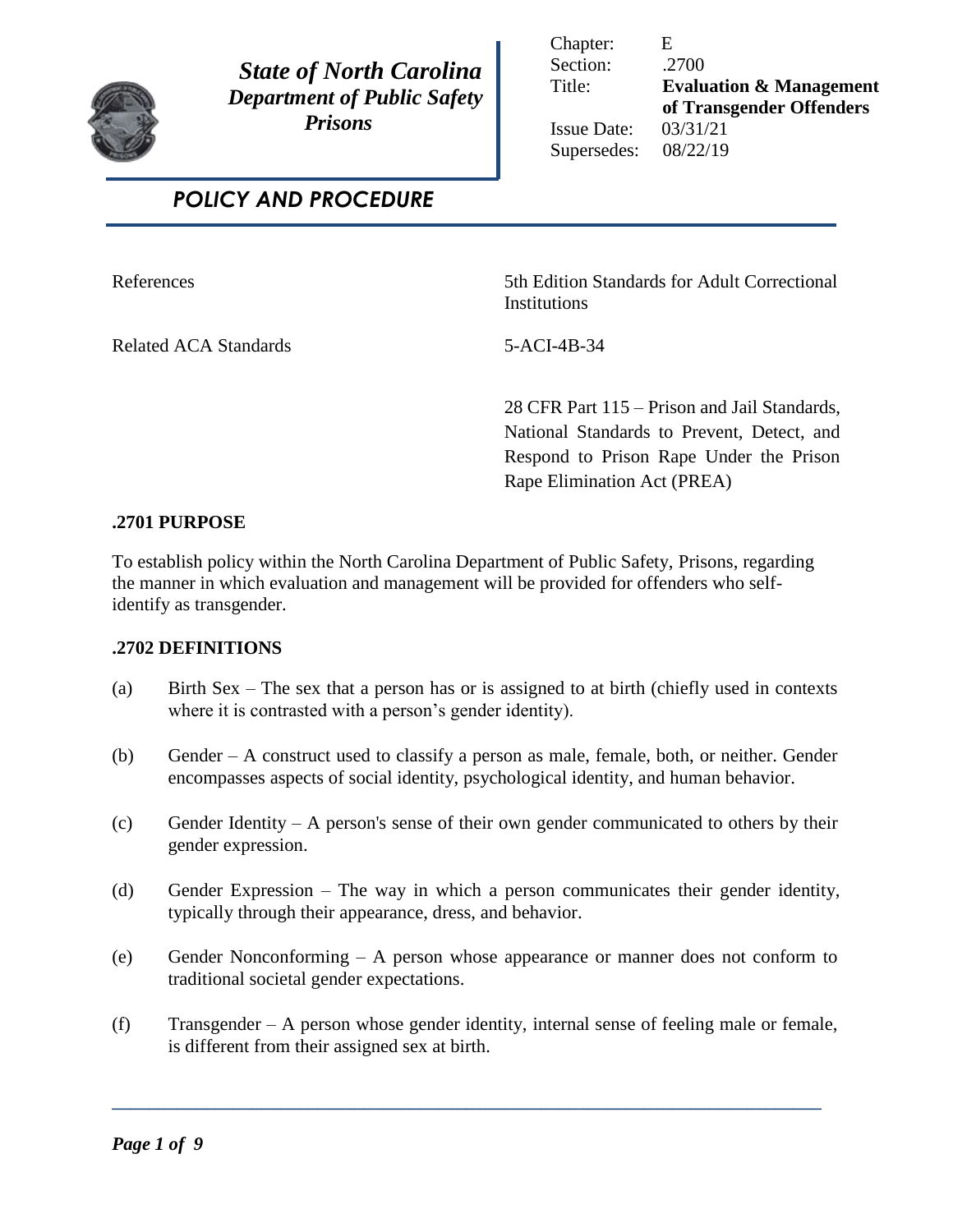(g) Gender Dysphoria  $(GD)$  – A mental health diagnosis currently defined by Diagnostic and Statistical Manual of Mental Disorders (DSM-5) as, "A strong and persistent cross gender identification. It is manifested by a stated desire to be the opposite sex and persistent discomfort with his or her biologically assigned sex." This condition is associated with, "clinically significant distress or impairment in social, occupational, or other important areas of functioning." Not all transgender offenders have a diagnosis of GD.

*\_\_\_\_\_\_\_\_\_\_\_\_\_\_\_\_\_\_\_\_\_\_\_\_\_\_\_\_\_\_\_\_\_\_\_\_\_\_\_\_\_\_\_\_\_\_\_\_\_\_\_\_\_\_\_\_\_\_\_\_\_\_\_\_\_\_\_\_\_\_\_\_\_\_\_\_\_\_\_\_\_\_\_\_\_\_\_\_\_\_\_\_\_\_\_\_\_\_\_\_\_\_\_\_\_\_\_\_\_\_\_\_\_\_\_\_\_\_\_\_\_\_\_\_\_\_\_\_\_\_\_\_\_\_\_\_\_\_\_\_\_\_\_\_\_\_\_\_\_\_\_\_\_*

- (h) Intersex A person whose sexual or reproductive anatomy or chromosomal pattern does not seem to fit typical definitions of male or female. Intersex medical conditions are sometimes referred to as disorders of sex development.
- (i) Transition Process of changing one's gender presentation and/or sex characteristics to bring them into alignment with one's internal sense of gender identity, i.e., to change one's gender expression or body to better reflect one's gender identity.
- (j) Facility Transgender Accommodation Review Committee (Facility TARC or FTARC) – A multidisciplinary committee that includes representatives from psychiatry (as needed), behavioral health, primary care provider, nursing, administration (Associate Wardens for custody and operations/programs), unit manager, and the facility PREA Compliance Manager.
- (k) Division Transgender Accommodation Review Committee (Division TARC or DTARC) – A multidisciplinary committee that includes, at a minimum, the Medical Director, Chief of Psychiatry, Behavioral Health Director, Director of Rehabilitative Services and the PREA Director.
- (l) Routine Accommodation Gender identity-based accommodation requests approvable by Facility TARCs per this policy.
- (m) Non-routine Accommodation Gender identity-based accommodation requests requiring approval by the Division TARC per this policy.

# **.2703 PROCEDURES**

- (a) Each Prison will have a Facility TARC. The Warden will designate TARC members to include a psychologist or other health services representative as committee chair. The Facility TARC will develop a method to ensure that staff at the facility are aware of how to contact the chair.
- (b) The Facility TARC will make routine accommodation determinations based on clinical evaluations, historical documents, and offender interviews. These determinations may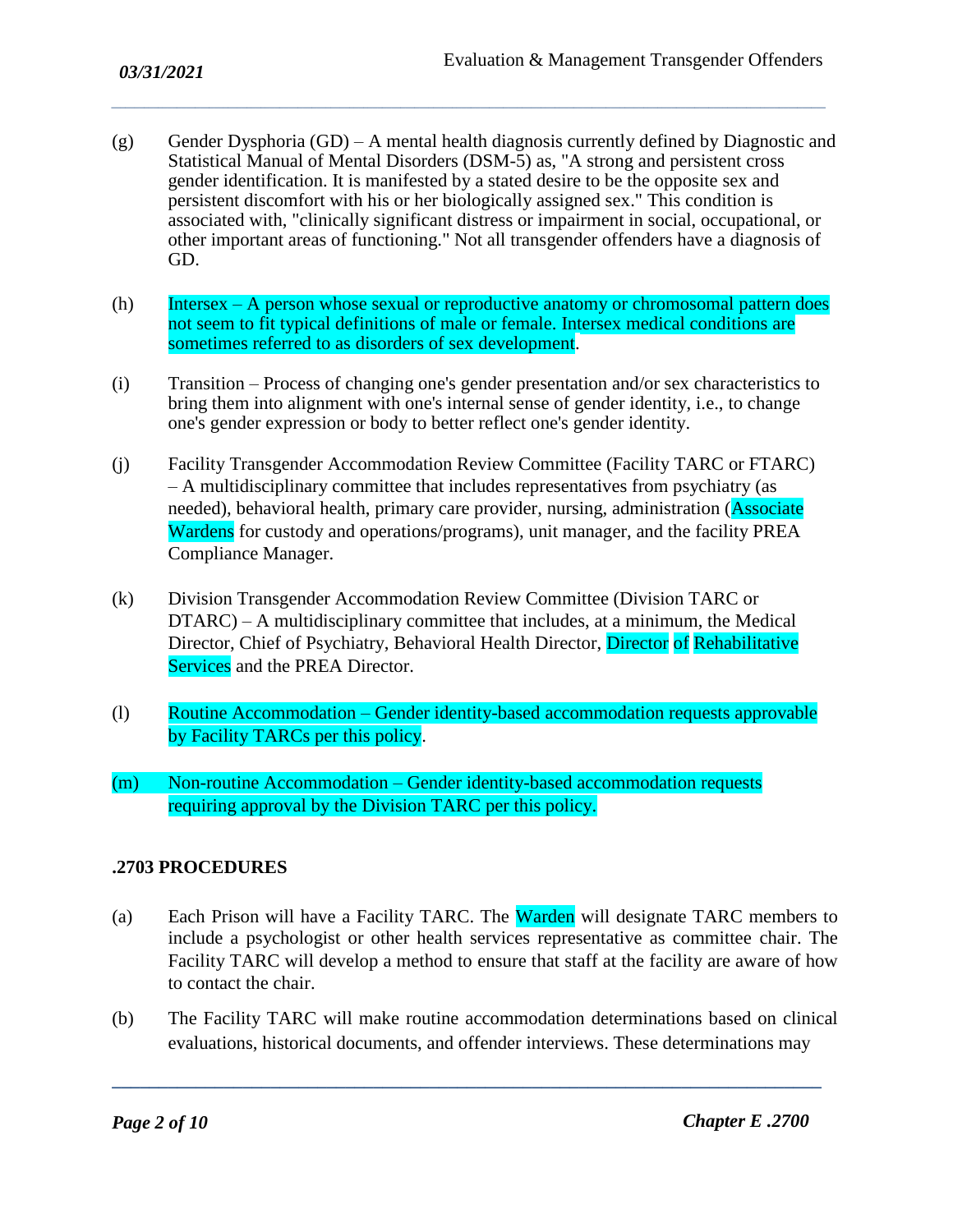address issues including, but not limited to, safety planning, allowance, or prohibition of items designed for masculinizing or feminizing personal appearance, request for continued hormone therapy, or other treatment interventions occurring prior to incarceration, request for gender specific clothing items, private showering, and/or specific housing considerations. The Facility TARC will review all cases for compliance with PREA standards as it relates to the transgender offender defined in North Carolina, Department of Public Safety/Prisons policy, Chapter F. Section .3400 Offender Sexual Abuse and Sexual Harassment.

*\_\_\_\_\_\_\_\_\_\_\_\_\_\_\_\_\_\_\_\_\_\_\_\_\_\_\_\_\_\_\_\_\_\_\_\_\_\_\_\_\_\_\_\_\_\_\_\_\_\_\_\_\_\_\_\_\_\_\_\_\_\_\_\_\_\_\_\_\_\_\_\_\_\_\_\_\_\_\_\_\_\_\_\_\_\_\_\_\_\_\_\_\_\_\_\_\_\_\_\_\_\_\_\_\_\_\_\_\_\_\_\_\_\_\_\_\_\_\_\_\_\_\_\_\_\_\_\_\_\_\_\_\_\_\_\_\_\_\_\_\_\_\_\_\_\_\_\_\_\_\_\_\_*

- (c) Transgender offenders may be identified and referred to the Facility TARC during processing, upon transfer to a prison, or at any time during their incarceration. A referral can be made by any staff person by contacting the PREA Compliance Manager or the Facility TARC chair. In all cases, the PREA Compliance Manager should be informed of offenders identifying as transgender to ensure compliance with PREA standards.
- (d) A transgender offender will sign an authorization for release of information to obtain all pertinent outside medical and mental health records and to release medical and mental health information to be reviewed during Facility and Division TARC meetings. If the offender refuses to sign for release of information, the review process will move forward with the decision based on available documentation.
- (e) When a transgender offender is transferred within the system, PREA considerations will be addressed immediately upon arrival to the receiving facility. Accommodations granted previously will continue pending review by the **Facility** TARC.
- (f) A transgender offender requesting accommodation shall be scheduled for an interview with the Facility TARC. The offender may decline participation in the Facility TARC. If the offender refuses to meet with the Facility TARC, the Facility TARC will convene as required and complete the Facility TARC report based upon available information.
- (g) The Facility TARC process should reflect individualized consideration and review. For this reason and to safeguard medical privacy, offenders should be interviewed separately and not as a group. Once the committee convenes, it may in a single meeting consider multiple cases, but each case should be considered separately and outside the presence of any offender
- (h) The transgender offender shall be informed of any **Facility** TARC privacy and housing recommendations within 48 hours of the meeting.
- $(i)$  The offender will be afforded the opportunity to appeal decisions made by the **Facility** TARC. The offender can write a letter of appeal to be submitted to the **Facility** TARC chair who will submit the appeal to the **Division** TARC for review.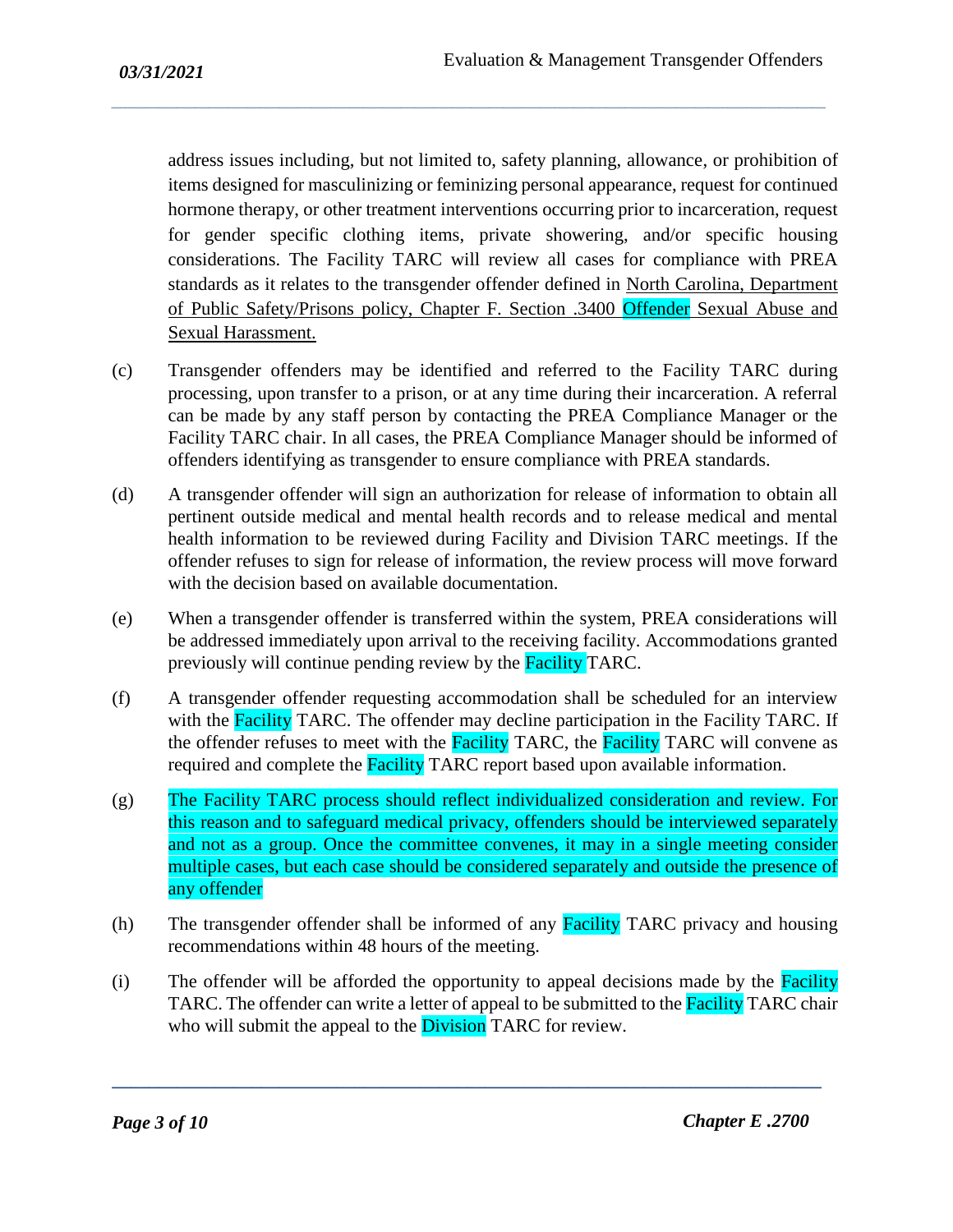(j) The following procedures will be followed for all transgender offenders who either selfidentify or are referred for review:

*\_\_\_\_\_\_\_\_\_\_\_\_\_\_\_\_\_\_\_\_\_\_\_\_\_\_\_\_\_\_\_\_\_\_\_\_\_\_\_\_\_\_\_\_\_\_\_\_\_\_\_\_\_\_\_\_\_\_\_\_\_\_\_\_\_\_\_\_\_\_\_\_\_\_\_\_\_\_\_\_\_\_\_\_\_\_\_\_\_\_\_\_\_\_\_\_\_\_\_\_\_\_\_\_\_\_\_\_\_\_\_\_\_\_\_\_\_\_\_\_\_\_\_\_\_\_\_\_\_\_\_\_\_\_\_\_\_\_\_\_\_\_\_\_\_\_\_\_\_\_\_\_\_*

- (1) Not Requesting Accommodation
	- (A) If a transgender offender is NOT requesting accommodation, the Facility TARC may review safety and security considerations only. An immediate decision concerning safety or security may be made by the facility head pending review by the Facility TARC. In these circumstances, the transgender offender will not be required to undergo a behavioral health evaluation or be interviewed by the Facility TARC.
	- (B) When no accommodation has been requested, the assigned case manager will be notified and will meet with the transgender offender twice per year or more frequently as outlined in the offender's case management Service Priority Level plan. The case manager will assess for any risks or accommodation needs that warrant referral to the Facility TARC.
- (2) Requesting Accommodation

A transgender offender who requests accommodation related to their gender identity will receive evaluations from medical and behavioral health providers. A licensed behavioral health clinician will complete an evaluation to include input from the facility staff psychiatrist for all offenders prescribed psychiatric medications or otherwise under the care of or referral to a psychiatrist. The offender shall be advised of the limits of confidentiality as they relate to the TARC process prior to the initiation of the evaluation. These evaluations will typically take place prior to convening a Facility TARC meeting, but consent from the offender should be obtained in writing on the DC-411 C (Transgender Accommodation Review Committee Consent and Authorization) form prior to convening the Facility TARC.

In the event an offender refuses to consent for the Accommodation Review process or related medical or behavioral health evaluations, the Facility TARC will meet to review safety and security considerations for that offender in accordance with PREA standards. The Facility TARC will document the offender's refusal on the DC-411F. Although consideration of new accommodations would be on hold pending the offender's consent, the offender's refusal should not impede access to previously approved accommodations or to continuation of hormone treatment if the medical consideration of the hormone

**\_\_\_\_\_\_\_\_\_\_\_\_\_\_\_\_\_\_\_\_\_\_\_\_\_\_\_\_\_\_\_\_\_\_\_\_\_\_\_\_\_\_\_\_\_\_\_\_\_\_\_\_\_\_\_\_\_\_\_\_\_\_\_\_\_\_\_\_\_\_\_\_\_\_\_\_**

*Page 4 of 10 Chapter E .2700*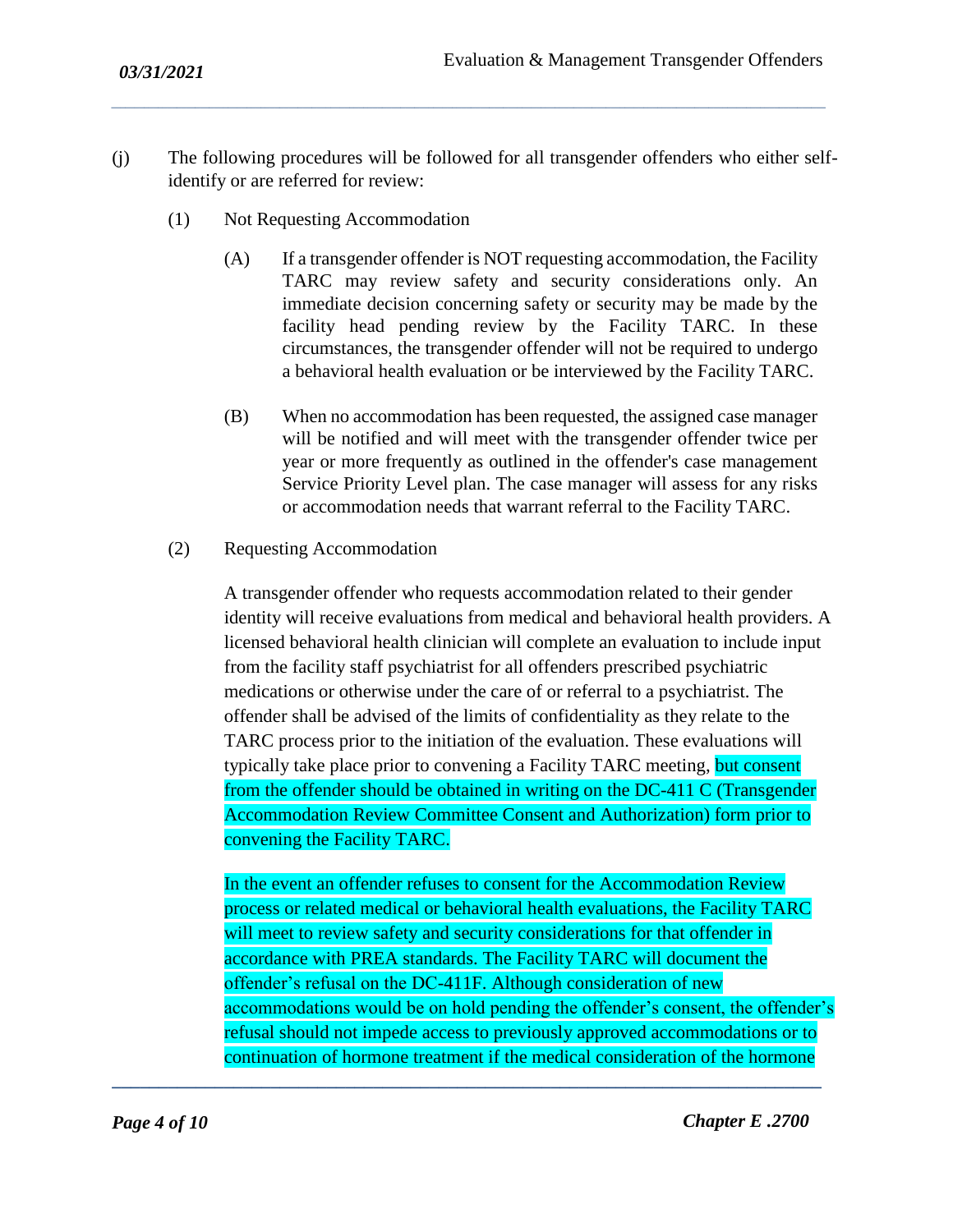treatment continuation otherwise meets the guidance of this policy, section .2703 (j) (3) *Routine Accommodation Review, (A) Continuation of Hormone Therapy.*

*\_\_\_\_\_\_\_\_\_\_\_\_\_\_\_\_\_\_\_\_\_\_\_\_\_\_\_\_\_\_\_\_\_\_\_\_\_\_\_\_\_\_\_\_\_\_\_\_\_\_\_\_\_\_\_\_\_\_\_\_\_\_\_\_\_\_\_\_\_\_\_\_\_\_\_\_\_\_\_\_\_\_\_\_\_\_\_\_\_\_\_\_\_\_\_\_\_\_\_\_\_\_\_\_\_\_\_\_\_\_\_\_\_\_\_\_\_\_\_\_\_\_\_\_\_\_\_\_\_\_\_\_\_\_\_\_\_\_\_\_\_\_\_\_\_\_\_\_\_\_\_\_\_*

- (A) When the transgender offender requests accommodation related to their gender identity, the multidisciplinary Facility TARC will convene. A
- (B) diagnosis of Gender Dysphoria is not required for an offender to be considered for accommodation.
- (C) The Facility TARC will convene to review both routine and non-routine accommodation requests. Non-routine accommodation requests will be reviewed and deferred to the Division TARC.
- (D) In preparation for the Facility TARC review:
	- (i) The medical representative will provide a synopsis of any related medical examination.
	- (ii) The PREA Compliance Manager will provide a synopsis of any PREA related allegations and infraction history.
	- (iii) The Behavioral Health Representative will provide a synopsis of any related behavioral health and psychiatric evaluations.
	- (iv) The TARC Chair will ensure each member of the TARC has a signed staff confidentiality form on file per Health & Wellness Services Confidentiality Policy #AD IV-3.
- (E) Routine accommodations (defined below) will be reviewed by the Facility TARC and approved in consultation with the Warden.
- (F) After review by the Facility TARC, each non-routine recommendation (defined below) will be referred to the Division TARC. Routine accommodations not approved at the Facility TARC or deferred will also be reviewed by the Division TARC.
- (G) All accommodation requests will be reviewed on a case by case basis considering the offender's medical and mental health history as well as risk safety profile.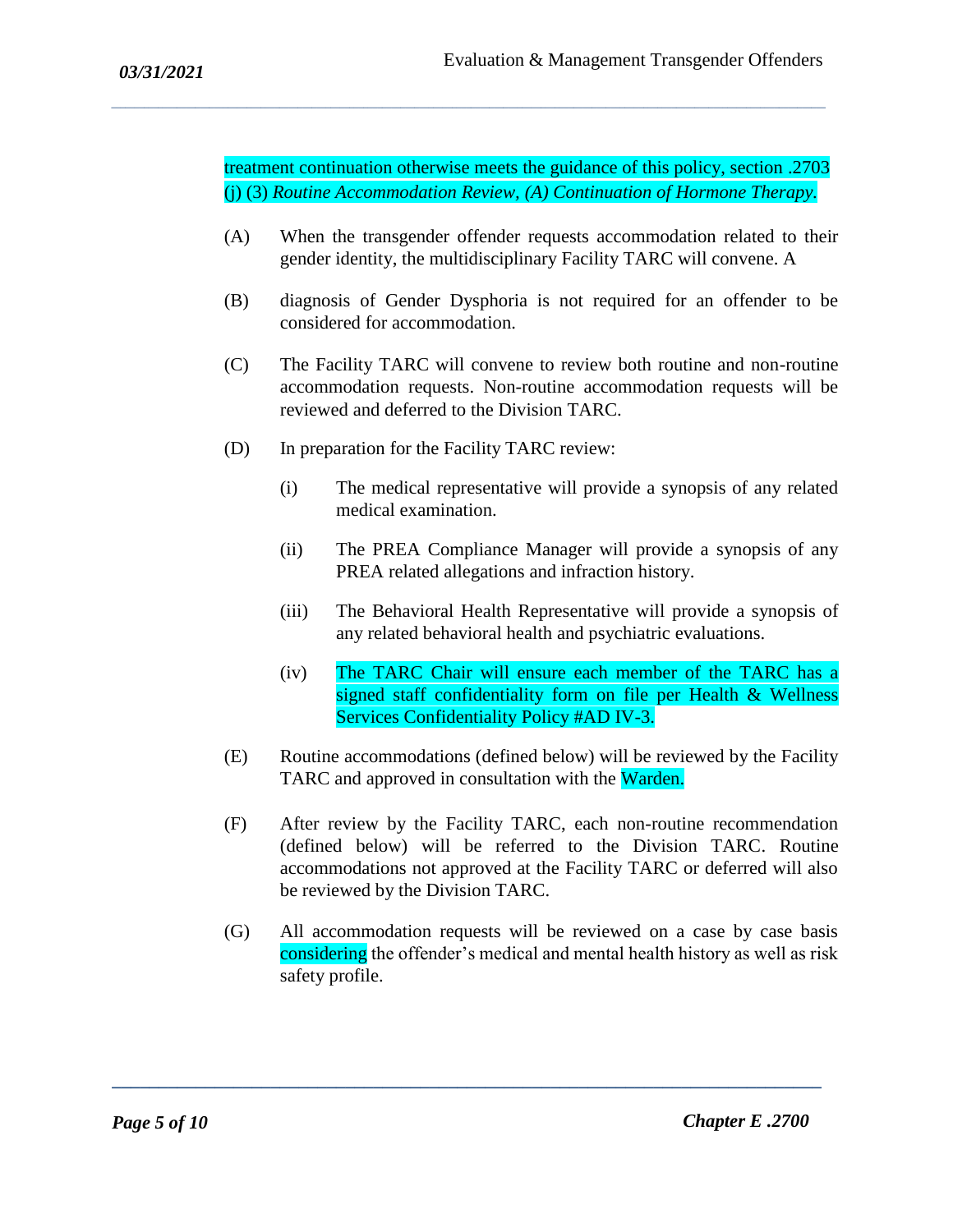(H) Offenders who have been previously reviewed by the Facility or Division TARC may be referred for re-evaluation. When re-evaluated by the Facility TARC the DC-411U is used to update accommodations.

*\_\_\_\_\_\_\_\_\_\_\_\_\_\_\_\_\_\_\_\_\_\_\_\_\_\_\_\_\_\_\_\_\_\_\_\_\_\_\_\_\_\_\_\_\_\_\_\_\_\_\_\_\_\_\_\_\_\_\_\_\_\_\_\_\_\_\_\_\_\_\_\_\_\_\_\_\_\_\_\_\_\_\_\_\_\_\_\_\_\_\_\_\_\_\_\_\_\_\_\_\_\_\_\_\_\_\_\_\_\_\_\_\_\_\_\_\_\_\_\_\_\_\_\_\_\_\_\_\_\_\_\_\_\_\_\_\_\_\_\_\_\_\_\_\_\_\_\_\_\_\_\_\_*

(3) Routine Accommodation Review

Routine accommodation decisions will be made at the facility level by the Facility TARC and documented on the DC-411F. Exceptions may be made by the

Warden based on local safety or security considerations. Rationale for denying routine accommodations will be documented in committee reports.

Approved items available in the canteen (either male or female) will be funded from the offender's account. Routine accommodation items are:

- (A) Continuation of hormone therapy If immediately prior to incarceration, hormone therapy was prescribed in the community by a licensed provider as part of a professionally accepted protocol toward gender affirmation, then unless clinically contraindicated, hormone therapy will be continued. Consultation with endocrinology may be requested by the facility medical provider and, if appropriate, hormone therapy may be continued while awaiting evaluation by endocrinology. Interruption in hormone therapy should be avoided unless otherwise clinically indicated.
- (B) Male or female undergarments  $-\mathbf{If}$  approved, the offender shall be issued state undergarments; undergarments purchased from outside sources shall not be permitted. Approval of undergarments may be rescinded if worn in a manner that is disruptive or provocative.
- (C) Hygiene/hair products, cosmetics, and other canteen Male or female items may be purchased by offenders per NCDPS Fiscal Policy and Procedure Manual .0500.
- (D) Private showering.
- (E) Facility housing considerations Offender may be approved for alternate housing assignments within the facility to enhance staff supervision.
- (F) The Facility TARC may refer to the Division TARC any requests for additional items not listed.

**\_\_\_\_\_\_\_\_\_\_\_\_\_\_\_\_\_\_\_\_\_\_\_\_\_\_\_\_\_\_\_\_\_\_\_\_\_\_\_\_\_\_\_\_\_\_\_\_\_\_\_\_\_\_\_\_\_\_\_\_\_\_\_\_\_\_\_\_\_\_\_\_\_\_\_\_**

(4) Non-Routine Accommodation Review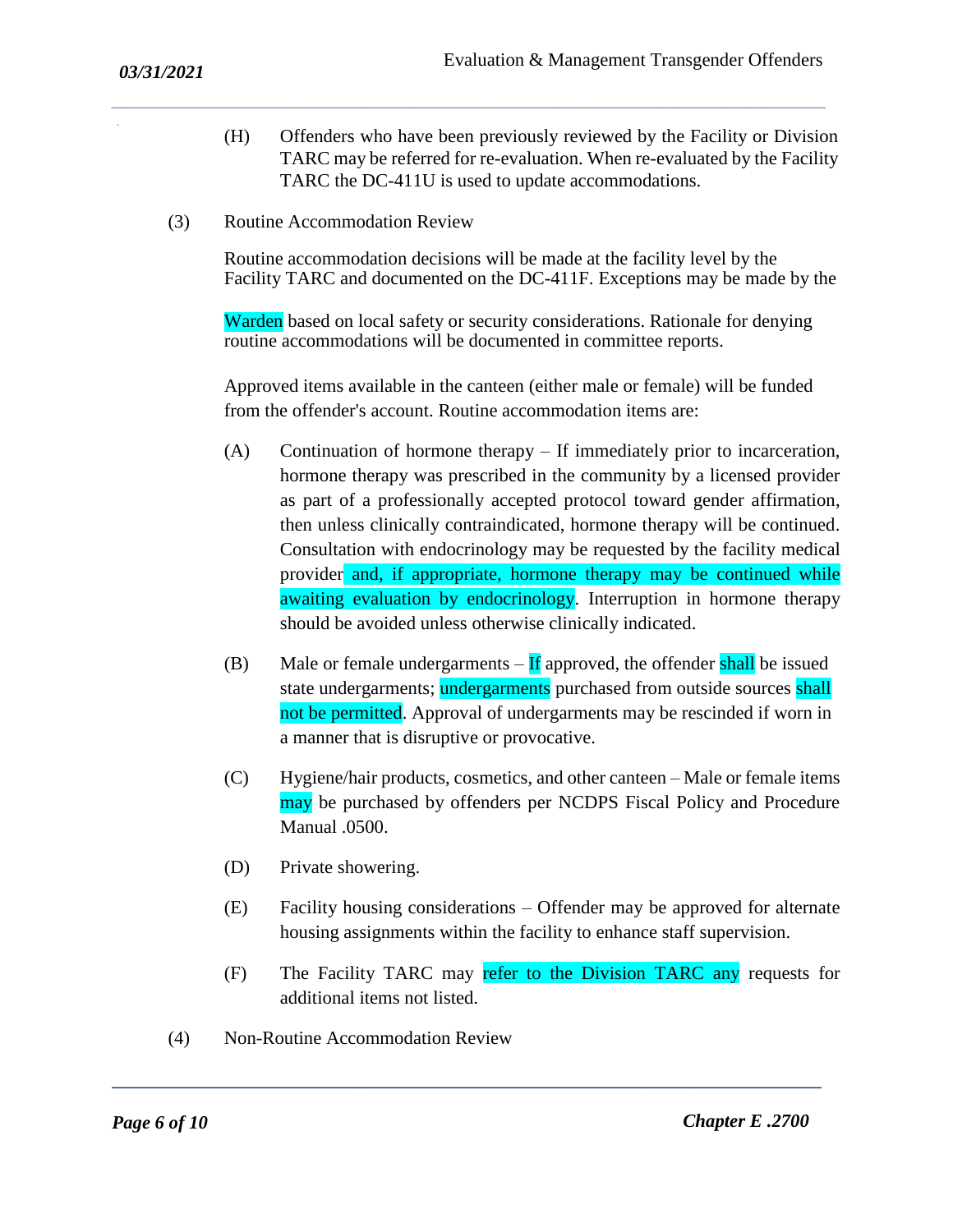Non-routine accommodation requests shall be reviewed by the Facility TARC and forwarded to the Division TARC for review. The Division TARC review shall include summary information from the offender's psychological evaluation, medical examination report, prior medical and mental health records and if available, recent infraction history and PREA allegations. When reviewing nonroutine accommodations, the Division TARC will consider on a case-by-case

*\_\_\_\_\_\_\_\_\_\_\_\_\_\_\_\_\_\_\_\_\_\_\_\_\_\_\_\_\_\_\_\_\_\_\_\_\_\_\_\_\_\_\_\_\_\_\_\_\_\_\_\_\_\_\_\_\_\_\_\_\_\_\_\_\_\_\_\_\_\_\_\_\_\_\_\_\_\_\_\_\_\_\_\_\_\_\_\_\_\_\_\_\_\_\_\_\_\_\_\_\_\_\_\_\_\_\_\_\_\_\_\_\_\_\_\_\_\_\_\_\_\_\_\_\_\_\_\_\_\_\_\_\_\_\_\_\_\_\_\_\_\_\_\_\_\_\_\_\_\_\_\_\_*

basis whether an accommodation will ensure the offender's health and welfare without compromising facility safety and security.

All accommodation requests for surgical intervention or gender-identityconsistent facility transfer shall be reviewed by the Division TARC with recommendations referred to the Assistant Commissioner of Prisons and Director of Health & Wellness Services for review and determination.

Determinations made by the Division TARC will be summarized on the DC-411D. The DC-411D will be scanned, attached, and filed in the electronic medical record with notification to the Facility TARC Nursing and Behavioral Health representatives.

The Division TARC will review non-routine accommodations to include but not limited to:

- (A) Initiation of hormone therapy:
	- (i) For those offenders reporting the use of hormone therapy prior to arrival to prison, but without an active prescription, a decision regarding initiating or continuing hormone therapy will be considered on a case by case basis.
	- (ii) All cases being considered for initiation of hormone treatment will be referred through the Division utilization review process for endocrinology consultation.
- (B) Gender-consistent facility assignment Decisions to transfer an offender to a facility consistent with their gender identity are not permanent and will be continually reassessed for safety and security considerations.
- (C) Gender-affirming surgical requests.

# **.2704 DOCUMENTATION**

(a) The Behavioral Health evaluation used for Facility and Division TARC reviews shall summarize the offender's mental health history, including but not limited to: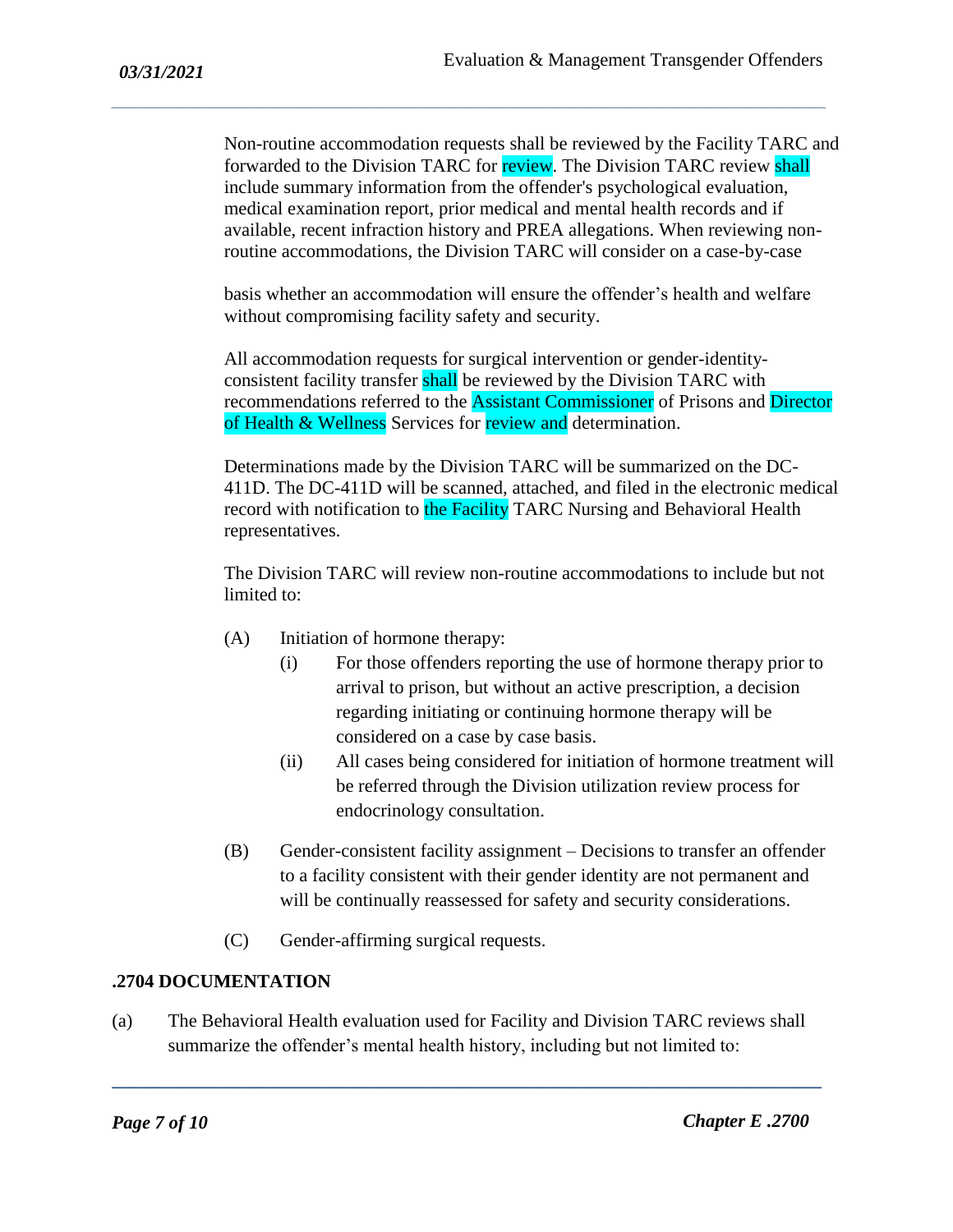- (1) Life experiences consistent with the offender's gender identity.
- (2) Mental health diagnoses and history.
- (3) Mental health treatment prior to and during incarceration.
- (4) Personality assessment using a standardized assessment instrument to include other assessment procedures as clinically indicated.
- (b) The medical examination used for Facility and Division TARC reviews shall include a focused history and physical to include but not limited to:

*\_\_\_\_\_\_\_\_\_\_\_\_\_\_\_\_\_\_\_\_\_\_\_\_\_\_\_\_\_\_\_\_\_\_\_\_\_\_\_\_\_\_\_\_\_\_\_\_\_\_\_\_\_\_\_\_\_\_\_\_\_\_\_\_\_\_\_\_\_\_\_\_\_\_\_\_\_\_\_\_\_\_\_\_\_\_\_\_\_\_\_\_\_\_\_\_\_\_\_\_\_\_\_\_\_\_\_\_\_\_\_\_\_\_\_\_\_\_\_\_\_\_\_\_\_\_\_\_\_\_\_\_\_\_\_\_\_\_\_\_\_\_\_\_\_\_\_\_\_\_\_\_\_*

- (1) Social history as it relates to gender identity.
- (2) Past medical history to include all past or current hormone therapy.
- (3) Surgical history.
- (4) Physical examination to include documentation of external genitalia and any secondary sexual characteristics.
- (5) Requisition of any clinically indicated laboratory tests.
- (c) The PREA evaluations used by the PREA representative on the Facility and Division TARC reviews shall include a focused history to include but not limited to:
	- (1) The offender's sexual abuse and sexual harassment investigation history at the facility.
	- (2) Disciplinary history for relevant offenses that relate to safety and security.
	- (3) Sexual orientation status of record in OPUS.
	- (4) High risk status and concerns for safety expressed during intake and case management screenings.
- (d) All medical and mental health encounters and evaluations will be documented in accordance with existing procedures for the electronic medical record (including use of the DC-411 C, Transgender Accommodation Review Committee Consent and Authorization form).
- (e) The computerized provider order screen in the electronic medical record will be used to enter appropriate Medical Duty Status identifiers related to the transgender offender.
- (f) The Facility and Division TARC reports (DC-411F, DC-411D and DC-411 U) will be filed in the electronic medical record in the Document Manager section for each offender by the Facility TARC Chair or Health Services designee respectively.
- (g) Facility and Division TARC meeting minutes will be filed in accordance with existing procedures for the required interdisciplinary meeting minutes and should not be filed in the electronic medical record.

**\_\_\_\_\_\_\_\_\_\_\_\_\_\_\_\_\_\_\_\_\_\_\_\_\_\_\_\_\_\_\_\_\_\_\_\_\_\_\_\_\_\_\_\_\_\_\_\_\_\_\_\_\_\_\_\_\_\_\_\_\_\_\_\_\_\_\_\_\_\_\_\_\_\_\_\_**

(h) Staff confidentiality forms will be filed along with TARC meeting minutes.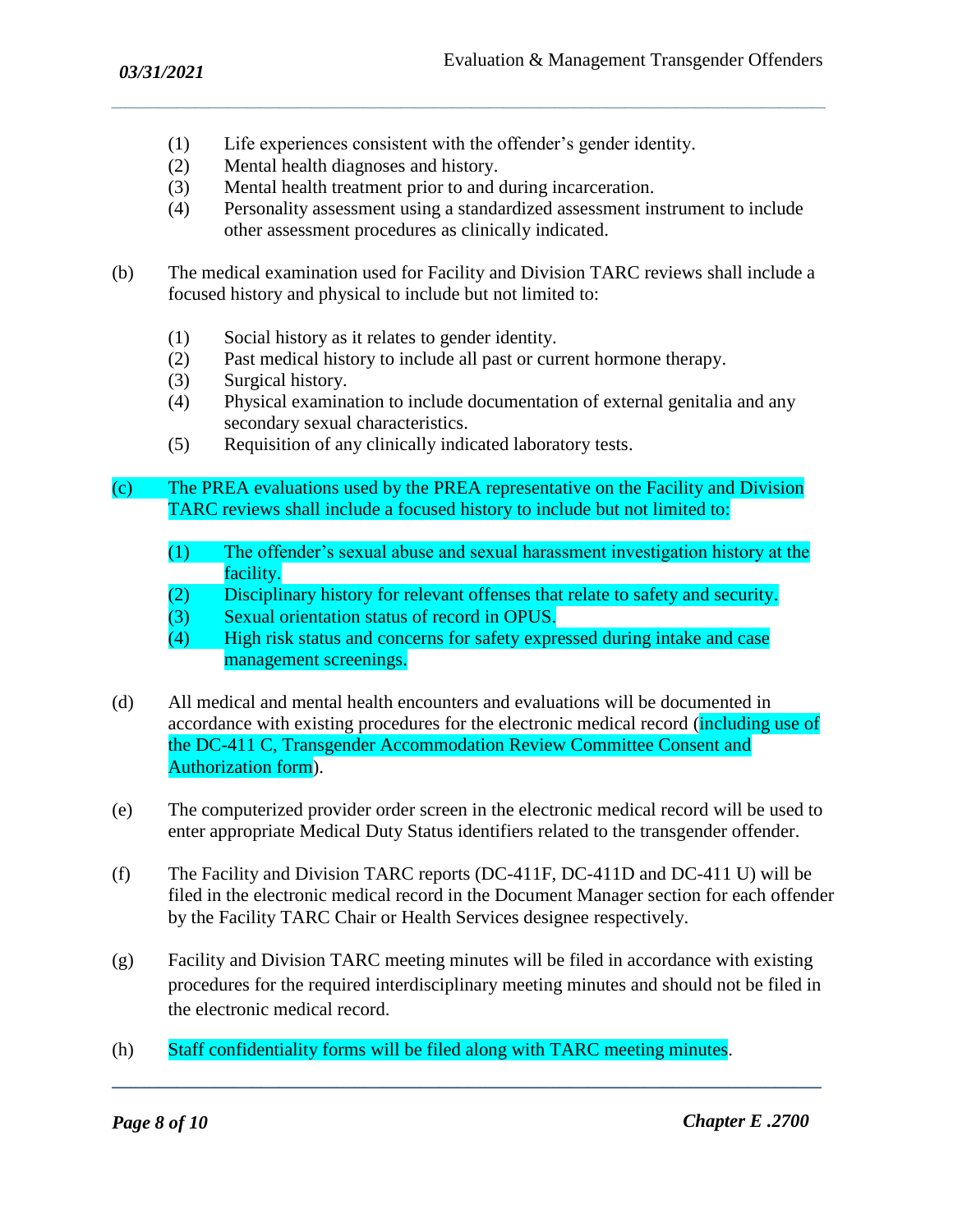#### **.2705 TRAINING**

Employees shall receive training specific to the care and custody of LGBTI offenders in accordance with North Carolina, Department of Public Safety/Prisons policy, Chapter F, Section .3400 Inmate Sexual Abuse and Harassment and Chapter A, Section .0900 Employee Training as a part of initial and annual refresher training requirements.

*\_\_\_\_\_\_\_\_\_\_\_\_\_\_\_\_\_\_\_\_\_\_\_\_\_\_\_\_\_\_\_\_\_\_\_\_\_\_\_\_\_\_\_\_\_\_\_\_\_\_\_\_\_\_\_\_\_\_\_\_\_\_\_\_\_\_\_\_\_\_\_\_\_\_\_\_\_\_\_\_\_\_\_\_\_\_\_\_\_\_\_\_\_\_\_\_\_\_\_\_\_\_\_\_\_\_\_\_\_\_\_\_\_\_\_\_\_\_\_\_\_\_\_\_\_\_\_\_\_\_\_\_\_\_\_\_\_\_\_\_\_\_\_\_\_\_\_\_\_\_\_\_\_*

#### **.2706 RESPECTFUL COMMUNICATION**

- (a) Pronouns and Names: Staff interacting with transgender offenders shall use either gender preferred or gender-neutral communication (e.g. by the legal last name or "offender" last name).
- (b) Intentional misuse of gender pronouns is prohibited.
- (c) Staff are to maintain the privacy and confidentiality of the offender when possible while maintaining the safety and security of the facility.

#### **.2707 ADDITIONAL CONSIDERATIONS AND PROVISIONS**

- (a) Behavioral Health Services A transgender offender may be offered individual psychotherapy to address individually identified psychotherapy goals.
- (b) Operations Management:
	- (1) Search of offenders shall not be conducted for the purpose of determining the person's genital status.
	- (2) Routine searches while clothed, known as "Pat" or "Frisk" and complete (strip) searches, will be implemented in accordance with the North Carolina. Department of Public Safety/Prisons policy Chapter F. Section .0100 Operational Searches.
	- (3) Staff should consider the physical layout of the facility and characteristics of a transgender offender to adjust conditions of the visual search for the offender's privacy.
	- (4) *An offender shall not be placed in Restrictive Housing on the basis of gender identity alone (5-ACI-4B-34).*
- (c) Processing during Intersystem Admissions:
	- (1) Transgender offenders may be initially identified during admission (i.e. processing) into the prison system. During processing, it is critical that safety and security needs for transgender offenders are addressed immediately.